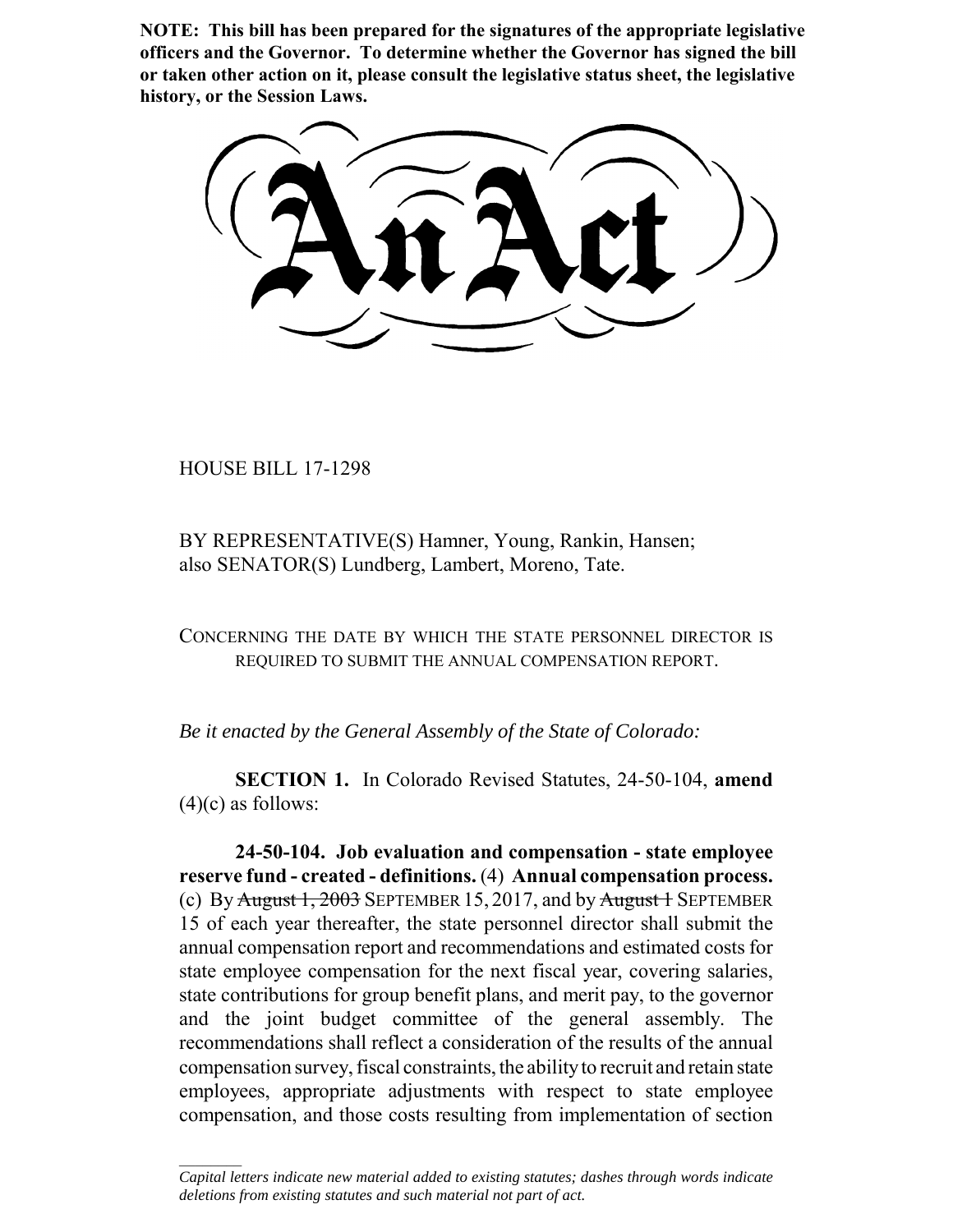24-50-110 (1)(a). The recommendations for state contributions for group benefit plans shall specify the annual group benefit plan year established pursuant to section 24-50-604 (1)(m). The annual compensation report shall include the results of the surveys of public or private employers and jobs for prevailing total compensation and the reasons for any deviation from prevailing total compensation in the recommendations submitted to the governor and the joint budget committee. The state personnel director shall also publish such report. This paragraph  $(e)$  SUBSECTION  $(4)(c)$  is exempt from the provisions of section 24-1-136 (11), and the periodic reporting requirements of this section are effective until changed by the general assembly acting by bill.

**SECTION 2. Safety clause.** The general assembly hereby finds,